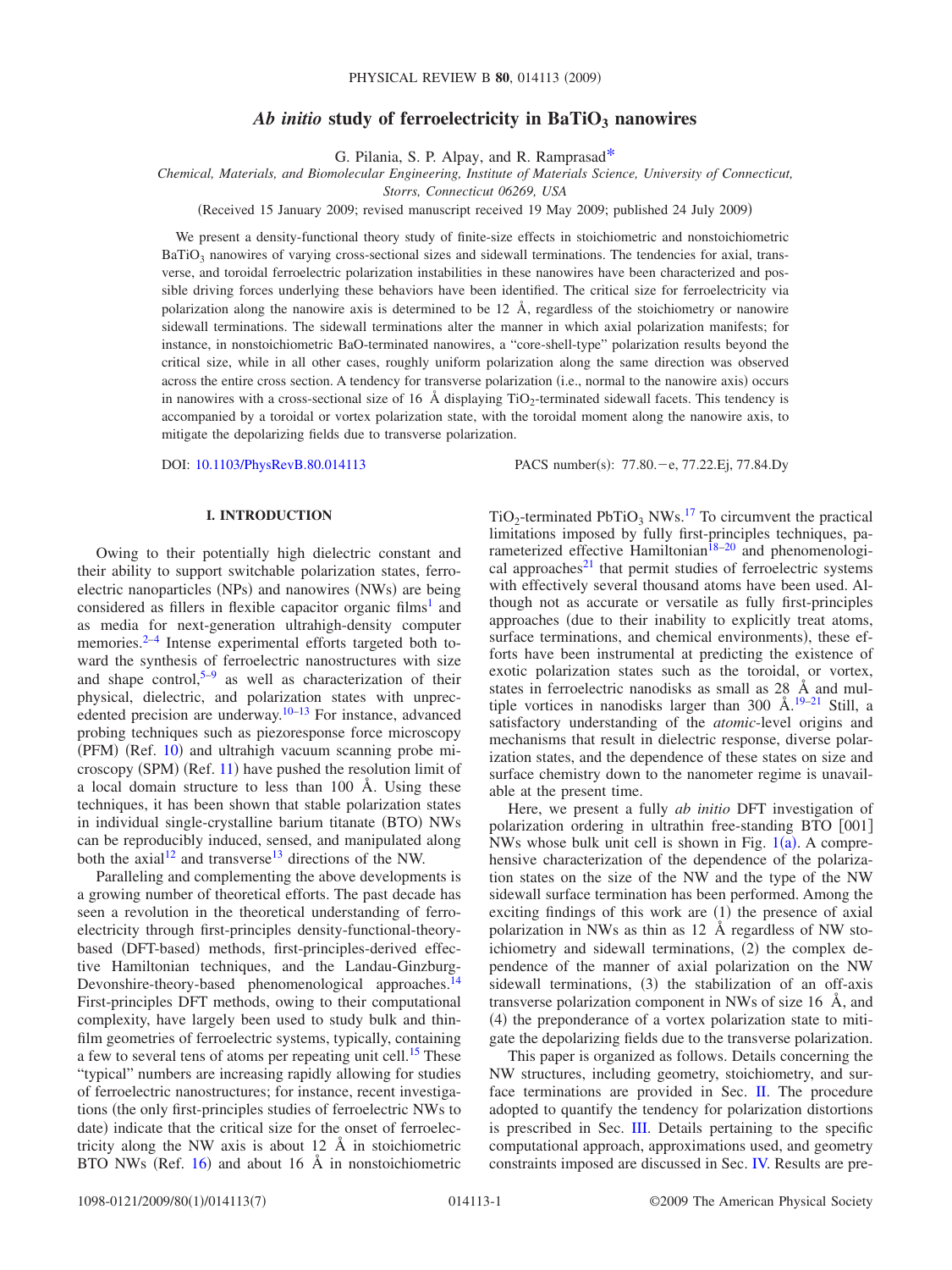<span id="page-1-0"></span>

FIG. 1. (Color online) (a) BTO unit cell showing the  $TiO_6$  octahedron and atom labels used in the definition of polarization distortions (see text for details). (b) A  $2 \times 2$  nanowire showing alternate stacking of BaO and  $TiO<sub>2</sub>$  planes along the NW axis. [(c) and (d)] Transverse view (along  $x$ -*y* plane) of successive BaO and TiO<sub>2</sub> planes, respectively, in a stoichiometric  $2 \times 2$  (S-2 $\times$ 2) NW. [(e) and (f)] Transverse view (along  $x$ -*y* plane) of successive BaO and TiO<sub>2</sub> planes, respectively, in a BaO-terminated nonstoichiometric  $2 \times 2$  (BaO-2 $\times$ 2) NW.

sented in Sec. [V](#page-2-0) in two parts; stoichiometric NWs were used to perform density-of-states (DOS) analysis and to determine the energetic driving forces for polarization instabilities along the NW axis (Sec.  $V$  A), and nonstoichiometric NWs allowed for a study of off-axis polarization instabilities (Sec. [V B](#page-3-0)). In Sec. [VI,](#page-5-0) we comment about the possible mechanisms that favor spontaneous off-axis polarizations in BTO NWs. Finally, we summarize conclusions in Sec. [VI.](#page-5-0)

# **II. DETAILS OF NW STRUCTURES**

<span id="page-1-1"></span>Both stoichiometric and nonstoichiometric infinite BTO NWs were considered in this study. Stoichiometric NWs contained an integral number of BTO units (each with 1 Ba, 1 Ti and, 3 O atoms) with the BTO units arranged in a *n*  $\times n$  square grid along the plane normal to the NW axis. These are henceforth referred to as  $S-n \times n$  NWs. Infinite repetitions of the BTO units along the NW axis resulted in alternate stacking of BaO and TiO<sub>2</sub> planes [Fig. [1](#page-1-0)(b)] and, consequently, in  $n^2$  infinite -O-Ti-O- chains along the NW axis. Owing to the stoichiometry, two of the NW sidewall facets are BaO terminated and the other two are  $TiO<sub>2</sub>$  terminated. Figures  $1(c)$  $1(c)$  and  $1(d)$  show alternate BaO and TiO<sub>2</sub> planes normal to the axis of a  $S-2 \times 2$  NW.

Although stoichiometric NWs allow for an unambiguous definition of energies per BTO unit (e.g., total energy, ferroelectric well depth, etc.), the inherent asymmetry of these structures results in a polarization component normal to the NW axis. This asymmetry can prevent a clear understanding of the intrinsic tendency of the system to adopt certain polarization configurations. Moreover, real NWs will display facets that are either all BaO or all  $TiO<sub>2</sub>$  terminated, depending on which of the two surface facets is stabilized in a given chemical environment. Owing to these factors, we have also considered a set of BaO- and  $TiO<sub>2</sub>$ -terminated nonstoichiometric NWs henceforth referred to as  $BaO-n \times n$  and  $TiO_2$ - $n \times n$  NWs, respectively. BaO- $n \times n$  (TiO<sub>2</sub>- $n \times n$ ) NWs were created by adding BaO  $(TiO<sub>2</sub>)$  layers to the  $TiO<sub>2</sub>$  (BaO) facets of  $S-n \times n$  NWs. Figures [1](#page-1-0)(e) and 1(f) show alternate BaO and a TiO<sub>2</sub> planes normal to the axis of a BaO-2 $\times$ 2 NW.

#### **III. LOCAL FERROELECTRIC DISTORTIONS**

<span id="page-1-2"></span>The off-center displacements of Ti atoms, which, in the reference paraelectric state, are at the centers of O octahedra, were used as a quantitative measure of the *local* ferroelectric distortions. The BTO unit cell of Fig.  $1(a)$  $1(a)$  also shows the O octahedron. The displacement of the central Ti atom can be represented by a vector **d** with  $d^x$ ,  $d^y$ , and  $d^z$  being its *x*, *y*, and *z* components, respectively. Each of these components can further be defined in terms of the locations of the Ti and the six neighboring O atoms [Fig.  $1(a)$  $1(a)$ ], as follows:

$$
d^{x} = x_{O_{1x}} + x_{O_{2x}} - 2x_{Ti},
$$
  
\n
$$
d^{y} = y_{O_{1y}} + y_{O_{2y}} - 2y_{Ti},
$$
  
\n
$$
d^{z} = z_{O_{1z}} + z_{O_{2z}} - 2z_{Ti},
$$
\n(1)

where  $x_{O_{1x}}$  represents the *x* coordinate of atom  $O_{1x}$ , etc. The above definition of **d** has been used to quantify the tendency for variation in polarization with position (from one unit cell to the other).

#### **IV. DETAILS OF THEORETICAL METHODS**

<span id="page-1-3"></span>All DFT calculations presented here are for 0 K situations and were performed using a numerical atomic-orbital method<sup>22</sup> as implemented in the SIESTA code.<sup>23</sup> The electronic wave functions were expanded using a double-zeta plus polarization basis set, electron-electron interactions were treated within the local-density approximation, and the electron-nuclear interactions were captured using normconserving Troullier-Martins pseudopotentials, $^{24}$  as has been done before for  $BTO<sup>25</sup>$  With these choices, the properties of the bulk paraelectric (cubic) and the ferroelectric (tetragonal and rhombohedral) phases were reproduced satisfactorily. For instance, the lattice parameter for the cubic phase was computed to be 3.958 Å, the *a* and *c* lattice parameters for the tetragonal phase to be 3.956 Å and 3.968 Å, respectively, and the lattice parameter and the angle for the rhombohedral phase to be 3.964 Å and 89.99°, all in good agreement with experiments and previous *ab initio* work.<sup>26[,27](#page-6-23)</sup> The tetragonal and rhombohedral phases were 13 and 17 meV lower in energy (per BTO unit), respectively, than the paraelectric cubic phase. The off-center displacement of the Ti atom accompanying ferroelectric distortions in bulk can be represented using **d** as defined above. Needless to say,  $d^x = d^y = d^z = 0$  for the cubic phase. For the bulk tetragonal ferroelectric phase, our computed value of  $d^z$  was 0.20 Å (with  $d^x = d^y = 0$ ), in good agreement with prior *ab initio* work and experiments[.26](#page-6-22) For the rhombohedral phase, we found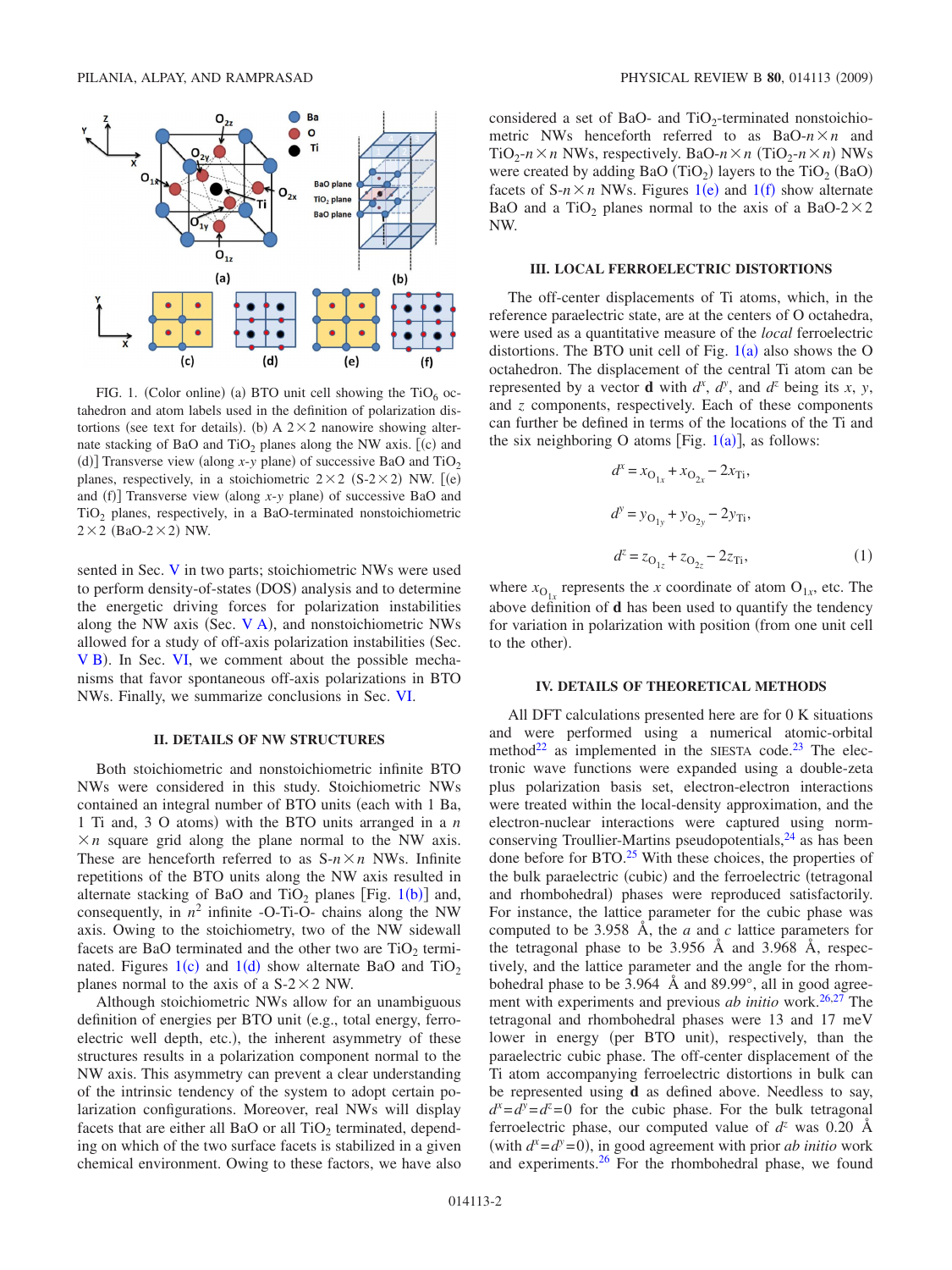<span id="page-2-2"></span>

FIG. 2. (Color online) Evolution of equilibrium lattice constant *c* as a function of wire cross section for stoichiometric and nonstoichiometric NWs (having either BaO and  $TiO<sub>2</sub>$  termination). Corresponding bulk tetragonal value is represented as a horizontal dashed line.

that  $d^x = d^y = d^z = 0.16$  Å, again in good agreement with prior work[.27](#page-6-23)

 $S-n \times n$ , BaO- $n \times n$ , and TiO<sub>2</sub>- $n \times n$  NW calculations, with  $n=1-4$ , were performed using the supercell method with the NW axis oriented along the tetragonal  $c$  axis (taken here to be along the *z* direction) and with the NWs separated by at least 12 Å from the neighboring images normal to the NW axis. It is worth mentioning that the supercell vectors were chosen to be orthogonal, thereby allowing (disallowing) tetragonal (rhombohedral) ferroelectric distortions. This decision was motivated by the reasoning that a polarization component normal to the NW axis, required by rhombohedral distortions, will lead to energetically unfavorable depolarizing fields. Nevertheless, we will see that, under appropriate conditions, the system is able to find a way to circumvent this constraint.] A set of six special k-points and atomic forces smaller than  $0.02$  eV/ $\AA$  were required to ensure converged results.

### PHYSICAL REVIEW B 80, 014113 (2009)

and below (our reference "paraelectric" state with net zero axial polarization, i.e., with  $d^z=0$ ; note, however, that these structures may have a nonzero  $d^x$  or  $d^y$  value depending on the location, stoichiometry, and surface termination) and (2) Ti atoms intentionally displaced from this central position (followed by geometry optimization) in order to determine the tendency for each system to display ferroelectric instability. For each of these two cases, the value of the *c* parameter (periodic distance along the NW axis) was optimized. The value of the *c* parameter corresponding to the most stable NW for each size and stoichiometry is displayed in Fig. [2](#page-2-2) with the horizontal dashed line representing the corresponding value for bulk BTO. Smaller *c* values for NWs with smaller cross sections is a consequence of the atoms (most of which are at or close to the sidewall facets) desiring to increase their reduced coordination. The *c* value of all NWs asymptotically approach the bulk BTO value. The BaO-*n*  $\times n$  NWs appear to achieve this the quickest and the  $TiO<sub>2</sub> - n \times n$  the slowest, with the stoichiometric variety being intermediate. Table [I](#page-2-3) lists the average lateral lattice parameter  $(\bar{a})$ , *c*, and  $c/\bar{a}$  for each of the nonstoichiometric nanowires. The  $c/\bar{a}$  ratio is a measure of tetragonality with larger values of this ratio correlating with an increased tendency for ferroelectric distortions. In fact, the *c*/*a* ratio is equal to 1 and 1.003, respectively, in bulk paraelectric and bulk ferroelectric BTO. For the nonstoichiometric NWs considered here, we see from Table [I](#page-2-3) that the  $c/\bar{a}$  ratio increases with NW size indicating an increased tendency for ferroelectricity with size. This trend is qualitatively similar to that seen in a recent study of  $PbTiO<sub>3</sub> NWs$  (Ref. [17](#page-6-13)) and is consistent with the onset of ferroelectricity at a critical size as will be discussed shortly. It is worth noting that the actual value of the *c*/ $\bar{a}$  ratio that signifies the onset of ferroelectricity need not be 1 in the case of NWs (as opposed to bulk) due to the presence of coordinative unsaturations in the NW surface facets.

### **A. Stoichiometric NWs**

# **V. RESULTS**

<span id="page-2-3"></span><span id="page-2-0"></span>For each NW, two cases were considered: (1) Ti atoms constrained to be at the midpoint between the O atoms above

<span id="page-2-1"></span>First, we discuss the polarization behavior of stoichiometric NWs. Their tendency for ferroelectric distortion was quantified in terms of the "ferroelectric well depth," defined as the energy difference (per BTO unit) between the refer-

TABLE I. Averaged lateral lattice parameters  $(\bar{a})$ , the *c* lattice parameter, and the  $c/\bar{a}$  ratios of PbO and  $TiO<sub>2</sub>$  terminated nanowires as a function of cross-sectional size.

| Nanowire size    | $1 \times 1$ | $2 \times 2$      | $3 \times 3$ | $4 \times 4$ | Bulk  |
|------------------|--------------|-------------------|--------------|--------------|-------|
|                  |              | BaO terminated    |              |              |       |
| $\bar{a}$        | 3.70         | 3.78              | 3.81         | 3.83         | 3.96  |
| $\boldsymbol{c}$ | 3.64         | 3.82              | 3.87         | 3.89         | 3.97  |
| $c/\overline{a}$ | 0.984        | 1.011             | 1.016        | 1.016        | 1.003 |
|                  |              | $TiO2$ terminated |              |              |       |
| $\bar{a}$        | 3.74         | 3.84              | 3.85         | 3.88         | 3.96  |
| $\mathcal C$     | 3.38         | 3.67              | 3.81         | 3.82         | 3.97  |
| $c/\overline{a}$ | 0.904        | 0.956             | 0.990        | 0.985        | 1.003 |
|                  |              |                   |              |              |       |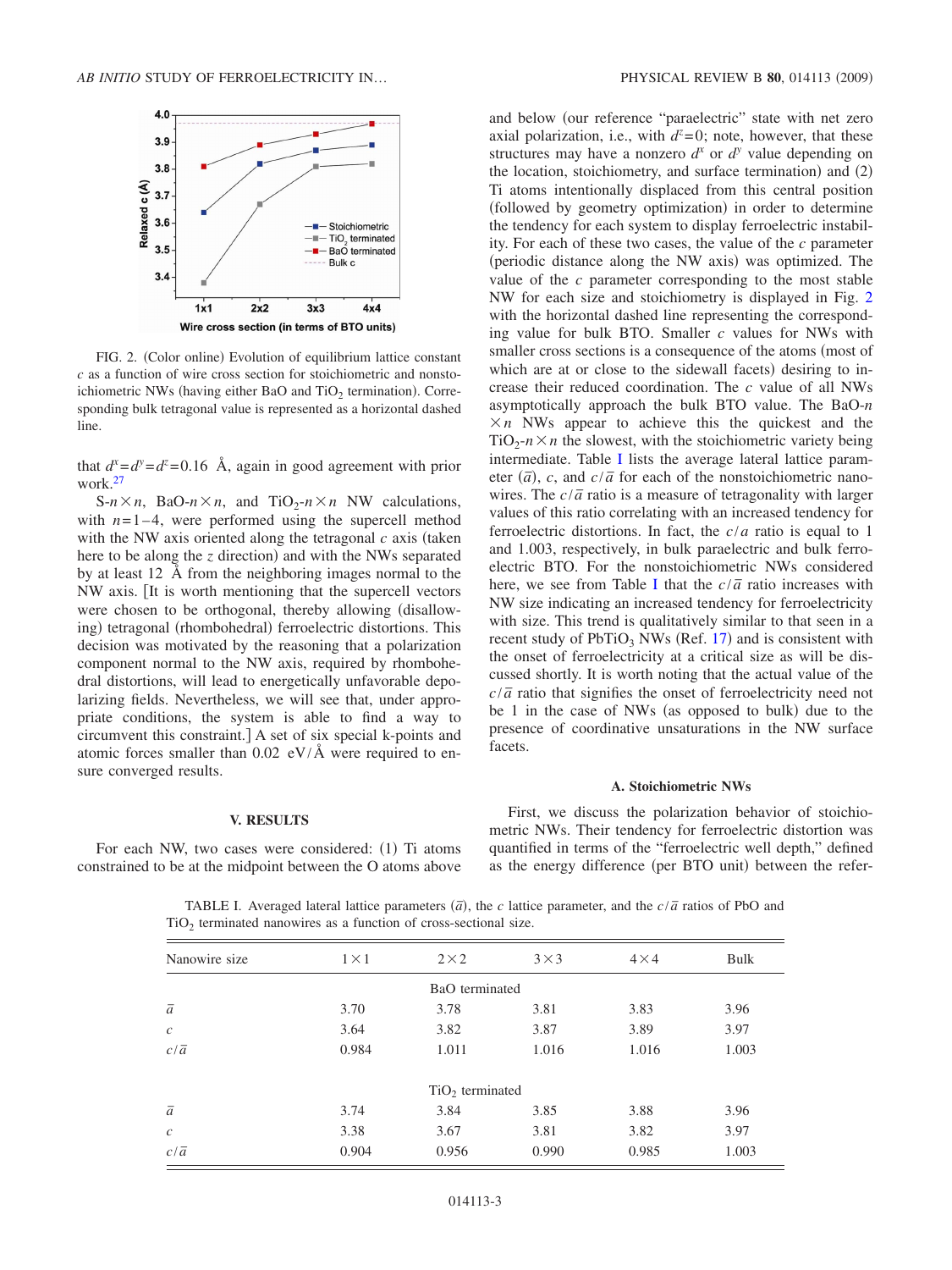<span id="page-3-1"></span>

FIG. 3. (Color online) Ferroelectric well depth (defined as the energy difference between the paraelectric and ferroelectric phases) per BTO unit for stoichiometric NWs as a function of wire cross section. Corresponding bulk values for tetragonal and rhombohedral phases are shown as horizontal dashed lines.

ence paraelectric structure with  $d^z = 0$  and the distorted ferroelectric structure (should this be stable). In the case of the  $S-1 \times 1$  and  $S-2 \times 2$  NWs, the only stable structures were the paraelectric ones. In contrast, the ferroelectric states were stable in  $S-3\times3$  and  $S-4\times4$  NWs with ferroelectric well depths of 12.8 and 13.8 meV/BTO unit, respectively, close to the corresponding value for bulk tetragonal BTO but smaller than for bulk rhombohedral BTO, as shown in Fig. [3.](#page-3-1) The off-center positions along the *z* direction of Ti atoms were used to determine  $d^z$  for all Ti atoms, which are plotted in Fig. [4](#page-3-2) for both  $S-3 \times 3$  and  $S-4 \times 4$  NWs. It can be seen that the magnitude of the ferroelectric distortions are, in general, smaller than in bulk BTO and that the distortions are much larger at and close to  $TiO<sub>2</sub>$ -terminated facets than at and close to BaO-terminated facets (similar to behaviors seen in BTO slabs). $26$  From these results, and Fig. [3,](#page-3-1) it can be concluded that the ferroelectric distortion is stabilized over the paraelectric state even in NWs as small as 12 Å, in agreement with prior *ab initio* work[.16](#page-6-12)

In order to better understand the circumstances that render the ferroelectric state more stable, we carried out decomposed DOS analysis, in which the contribution to the total DOS due to each BTO unit of the NW is identified. The decomposed unit DOS are depicted in Fig. [5](#page-3-3) for the S-3  $\times$  3 NW. Eight of the nine BTO units lie along either the BaO- or  $TiO<sub>2</sub>$ -terminated facets and unit 5 is completely sur-

<span id="page-3-2"></span>

FIG. 4. (Color online) Axial polarization distortion (characterized in terms of  $d^z$ ) for (a) S-3  $\times$  3 and (b) S-4  $\times$  4 nanowires. x and y labels index the unit cells across the nanowire cross section.

<span id="page-3-3"></span>

FIG. 5. (Color online) Decomposed density of states in terms of individual BTO units for  $S-3 \times 3$  BTO NW. Dotted line in panel 5 represents DOS for a bulk BTO unit.

rounded by the other BTO units. But for the fact that the band gap corresponding to unit 5 is larger than the bulk BTO band gap (due to quantum confinement), its DOS is identical to that of bulk BTO, as can be seen in Fig. [5.](#page-3-3) The DOS of units lining the  $TiO<sub>2</sub>$ - and BaO-terminated facets display, respectively, significant and modest narrowing of the band gap, relative to unit 5, due to additional (surface) states created in the band gap, reminiscent of the behavior displayed by BTO slabs. $26$  The largest narrowing of the band gap is seen in units 3 and 7 containing both  $TiO<sub>2</sub>-$  and BaO-terminated facets. These results indicate that the presence of at least one BTO unit completely surrounded by a "shell" of other BTO units is accompanied by the onset of ferroelectricity.

#### **B. Nonstoichiometric NWs**

<span id="page-3-0"></span>Next, we turn our attention to the nonstoichiometric BaO- $n \times n$  and TiO<sub>2</sub>- $n \times n$  NWs. Here, in addition to the axial ferroelectric distortion, quantified in terms of  $d^z\hat{z}$ , we also consider the transverse component of the distortion (i.e., along a plane normal to the NW axis), defined as  $\mathbf{d}^{\perp} = d^x \hat{x}$  $+d^y\hat{y}$ . Among the BaO- $n \times n$  NWs, axial polarization was not stable in the BaO-1 $\times$ 1 and BaO-2 $\times$ 2 NWs, similar to the stoichiometric case. Hence, we focus only on BaO-3 $\times$ 3 and BaO-4  $\times$  4 NWs, whose  $d^z$  and  $\mathbf{d}^\perp$  are shown in Fig. [6.](#page-4-0) It is clear that axial polarization is realized only in the core of the NWs [Figs.  $6(a)$  $6(a)$  and  $6(b)$ ], i.e., in those BTO units completely surrounded by at least one BTO shell. It is worth noting that in the outer "shell" region, although the  $d^z$  value is quite small, its sign is opposite that of  $d^z$  in the core region. It can thus be concluded that BTO NWs bound by BaO facets will display core-shell polarization, as has been proposed earlier based on PFM measurements.<sup>10</sup> In the core region, the level of the distortion, i.e.,  $d^z$  value, is closer to the corresponding bulk tetragonal value of 0.20 Å than dis-played by stoichiometric NWs. Figures [6](#page-4-0)(c) and 6(d) display  $d^{\perp}$  for the BaO-3  $\times$  3 and BaO-4  $\times$  4 NWs. Although the Ti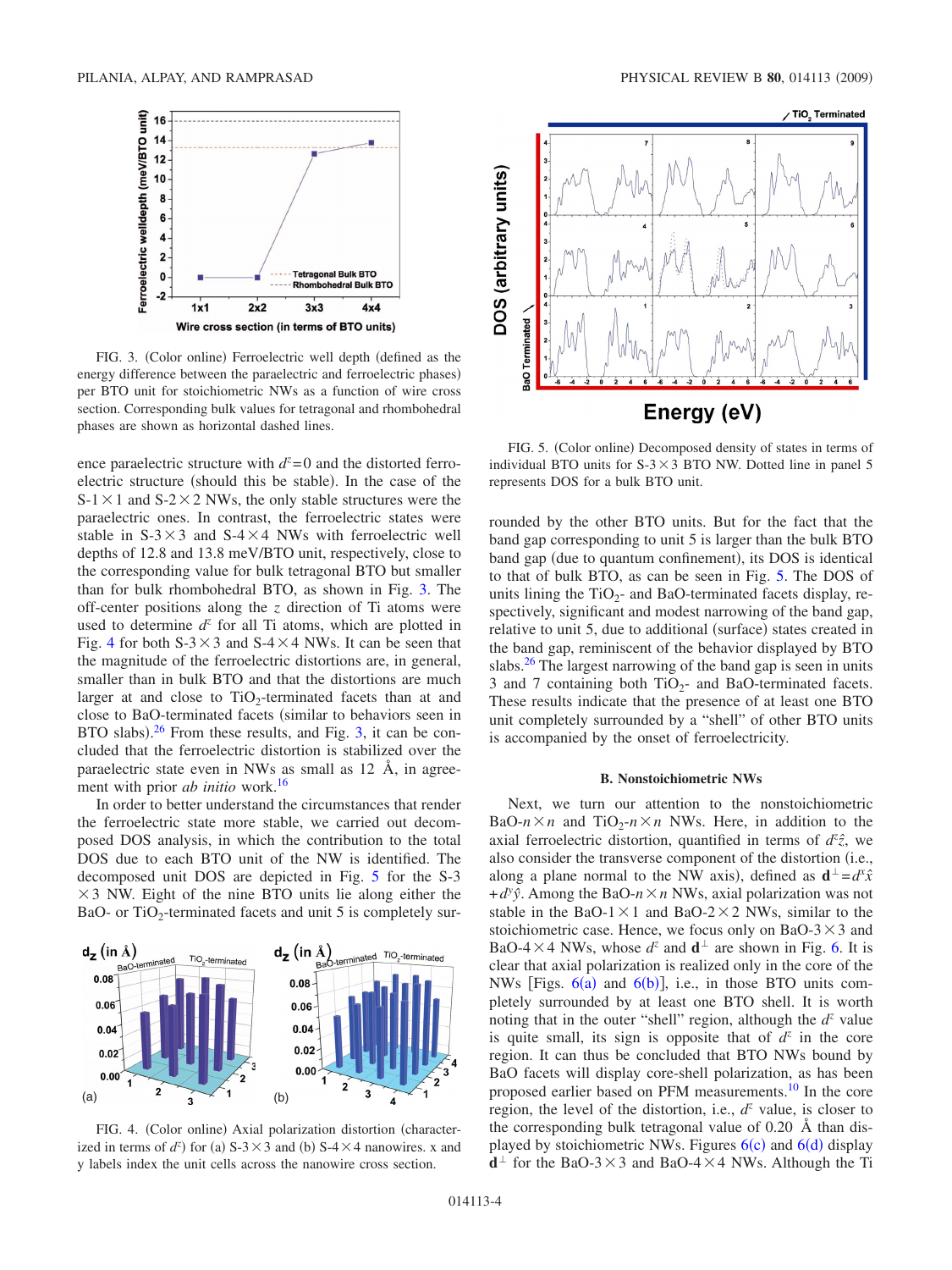<span id="page-4-0"></span>

FIG. 6. (Color online) [(a) and (b)] Calculated axial polarization distortion (characterized in terms of  $d^z$ ) for BaO-3 × 3 and BaO-4  $\times$  4 NWs, respectively. Blue and red histograms represent positive and negative values of  $d^z$ . [(c) and (d)] Calculated transverse polarization patterns (characterized in terms of  $\mathbf{d}^{\perp}$ ) for BaO-3  $\times$  3 and  $BaO-4 \times 4$  NWs, respectively. x and y labels index the unit cells across the nanowire cross section.

atoms do not display a tendency to all move radially inward or outward, the fourfold symmetry of the NW cross section is reflected in the transverse distortions. The clear tendency for radial polarization is largely driven by relaxation and reconstruction at surface facets, which tend to diminish as the center of the NW is approached. None of these NWs display a net dipole moment along any of the transverse directions.

The TiO<sub>2</sub>-1  $\times$  1 and TiO<sub>2</sub>-2  $\times$  2 NWs having size below the critical size of ferroelectricity bear no spontaneous polarization. *It thus appears that the critical size for ferroelectricity in BTO NWs (with polarization along the NW axis) is about* 12 Å, regardless of stoichiometry or surface terminations. Figure [7](#page-4-1) shows the axial and the transverse components of the ferroelectric distortions for the TiO<sub>2</sub>-3 $\times$ 3 and  $TiO<sub>2</sub> - 4 \times 4$  NWs, which show qualitatively different tendencies compared to the BaO-terminated NWs. The axial component is significant in both these  $TiO<sub>2</sub>$ -terminated NWs regardless of the location of the Ti atom (although  $d^z$ corresponding to corner and core Ti atoms are somewhat reduced compared to that of the others). The core-shell behavior seen in the BaO-terminated NWs is not displayed here. Focusing next on the transverse component of the distortion, it can be seen that all Ti atoms tend to move radially inward significantly rather than the "mixed" trend shown by

<span id="page-4-1"></span>

FIG. 7. (Color online) [(a) and (b)] Axial polarization distortion in TiO<sub>2</sub>-3×3 and TiO<sub>2</sub>-4×4 NWs, respectively. [(c) and (d)] Transverse polarization patterns of TiO<sub>2</sub>-3×3 and TiO<sub>2</sub>-4×4 NWs, respectively. [(e) and (f)] Radial and azimuthal decompositions, respectively, of the transverse polarization pattern of the  $TiO<sub>2</sub> - 4 \times 4$  NW shown in (d). x and y labels index the Ti atoms across the nanowire cross section.

BaO- $n \times n$  NWs. Nevertheless, the important impact of the  $TiO<sub>2</sub>$  termination is that the surface Ti atoms are exposed and no longer contained within the  $TiO<sub>6</sub>$  octahedra. Hence, they experience more significant inward relaxations (to compensate for their coordinative unsaturations) than the nearsurface Ti atoms in BaO-terminated NWs. That the surface termination is crucial in determining the tendency for the type of ferroelectric distortion can be seen by comparing the results for the BaO-4 $\times$ 4 and TiO<sub>2</sub>-3 $\times$ 3 NWs, as both these NWs have 16 -O-Ti-O- chains along the NW axis.

The most remarkable polarization behavior is displayed by the  $TiO_2$ -4  $\times$  4 NW, whose transverse polarization distortions are depicted in Fig.  $7(d)$  $7(d)$ . This NW contains 25 -O-Ti-O- chains along its axis, the most number of chains among NWs considered here. Although  $d^{\perp}$  for the TiO<sub>2</sub>-4  $\times$  4 NW looks qualitatively similar to that for the TiO<sub>2</sub>-3  $\times$  3 case, a more careful inspection indicates that the trans-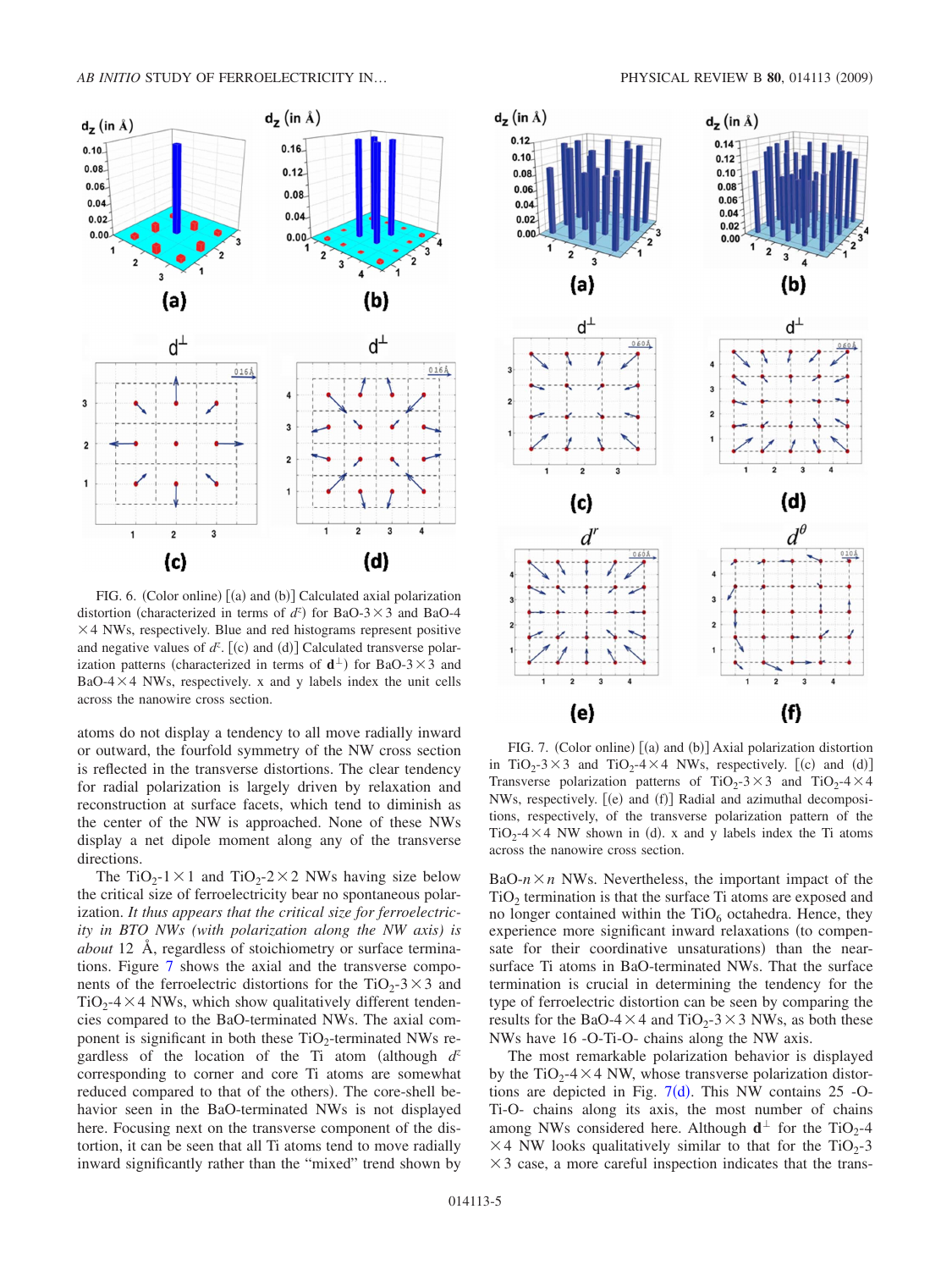<span id="page-5-1"></span>

FIG. 8. Effect of axial strain on toroidal moment for the  $TiO<sub>2</sub> - 4 \times 4$  NW.

verse polarization distortions in the TiO<sub>2</sub>-4 $\times$ 4 NW are not entirely radial (cf. Figs.  $7(c)$  $7(c)$  and  $7(d)$ ). The TiO<sub>2</sub>-4 × 4 NW  $d<sup>\perp</sup>$  were further decomposed into radial and azimuthal components (i.e.,  $\mathbf{d}^{\perp} = d^r \hat{r} + d^{\theta} \hat{\theta}$ ), which are shown in Figs. [7](#page-4-1)(e) and  $7(f)$  $7(f)$ . Strikingly, the azimuthal distortion is reminiscent of the vortex polarization state anticipated in ferroelectric nanostructures based on recent effective Hamiltonian simulations.<sup>19,[20](#page-6-15)</sup> Although the azimuthal distortions are an order of magnitude smaller than the corresponding radial distortions, they are comparable in magnitude to the axial distortions. The lack of complete fourfold symmetry of  $d^{\theta}$  results in a net dipole moment of  $0.06\hat{x}$  − 0.03 $\hat{y}$  in atomic units. Several attempts were made to stabilize a  $TiO<sub>2</sub> - 4 \times 4$  NW with no net off-axis dipole moment, but all such attempts converged toward structures with a nonzero dipole moment, reflecting this system's tendency to stay transversely polarized. *These results thus indicate that the critical size for the occurrence of a transverse polarization instability in BTO NWs is about* 16  $\AA$  (at 0 K). We make the observation that our results are consistent with recent experimental work. For instance, SPM investigations by Yun *et al.*[11](#page-6-8) have shown that an off-axis component of polarization can be easily induced and retained over a long period of time in single-crystal BTO NWs. Carrying the work further, Spanier *et al.*[13](#page-6-7) established that the critical size for stable transverse off-axis polarization at room temperature to be 30 Å which when extrapolated to low temperature indicate a critical size of  $\sim$ 8 Å.

To study the effect of axial strain on the vortex polarization state in the TiO<sub>2</sub>-4 $\times$ 4 NW, calculations were carried out by constraining the *c* lattice parameter fixed at different values (viz.,  $3.84$ ,  $3.86$ , and  $3.88$  Å) while all the internal degrees of freedom in the supercell were allowed to relax. We define an axial toroidal moment as follows:

$$
\tau_z = \sum_i d_i^{\theta} \times R_i,\tag{2}
$$

where  $R_i$  denotes the position vector of *i*th Ti atom in the wire cross section with respect to the center of the wire,  $d_i^{\theta}$  is the contribution of *i*th Ti atom to the azimuthal component of polarization [as plotted in Fig.  $7(f)$  $7(f)$ ] and the sum runs over all Ti atoms in the wire cross section. In Fig. [8](#page-5-1) we plot  $\tau$ <sub>z</sub> as a function of axial strain for the TiO<sub>2</sub>-4 $\times$ 4 NW. Our results

clearly show that application of axial tensile strain destabilizes the vortex state in the NW.

### **VI. DISCUSSION**

<span id="page-5-0"></span>Finally, we comment about the possible driving forces underlying the tendency of BTO NWs to exist in a vortex state with a net transverse dipole moment. As mentioned above, *ab initio* derived effective Hamiltonian treatments have identified such a vortex polarization tendency in ferroelectric nanodisks (this behavior is a natural conceptual extension foreseen decades earlier in the case of ferromagnetic nanostructures by Kittel<sup>28</sup>). In the case of nanodisks, the geometry of the system favors polarization along the nanodisk surface (as polarization along the disk axis will lead to unfavorably large depolarizing fields). Still, as the system size decreases, the depolarizing fields along the nanodisk surface can become significant. In order to satisfy both the need of the system to stay polarized (the intrinsic tendency of ferroelectrics) and minimize depolarizing fields, the nanodisk system could adopt a vortex state in which depolarizing fields are eliminated due to closed polarization loops. The resultant vortex polarization distribution is thus a direct consequence of energy minimization in the presence of polarization fields, dipole-dipole interactions, and electrical and geometric boundary conditions.

However, we do not anticipate a vortex state in the case of infinite NWs. Here, the system can satisfy its need to stay polarized by adopting an axial polarization (the preferred polarization direction dictated by geometry). Net transverse components of the polarization (and vortex states to mitigate the accompanying depolarizing fields) are not expected. Nevertheless, we do see this behavior in the case of the  $TiO<sub>2</sub> - 4 \times 4$  BTO NW considered here. We believe that this tendency may, in part, be due to the nature of bulk BTO to adopt a rhombohedral structure with polarization along the  $\langle 111 \rangle$  pseudocubic directions (rather than along the [001] axis of the NW). Thus, since the NW axis is forced to be along the [001] direction, the system displays a tendency to be polarized along an off-axis direction in NWs larger than a certain critical size. The vortex state occurs to minimize the effect due to the depolarizing fields. Extensions to the current calculations, both in terms of larger NW cross-sectional sizes as well as in the form of studies of systems other than BTO, are required to obtain a better understanding of the intricate and general factors that contribute to polarization in ferroelectric nanostructures.

#### **VII. SUMMARY**

We have performed a DFT study of free-standing infinite BTO [001] nanowires. Both stoichiometric and nonstoichiometric nanowires were considered, with the former containing both BaO and  $TiO<sub>2</sub>$  sidewall facets and the latter bound by either BaO or TiO<sub>2</sub> sidewall facets. Our calculations indicate that regardless of stoichiometry or sidewall termination, the critical size for the onset of ferroelectricity with polarization along the nanowire axis is about 12 Å at 0 K. The degree of polarization (quantified in terms of off-center